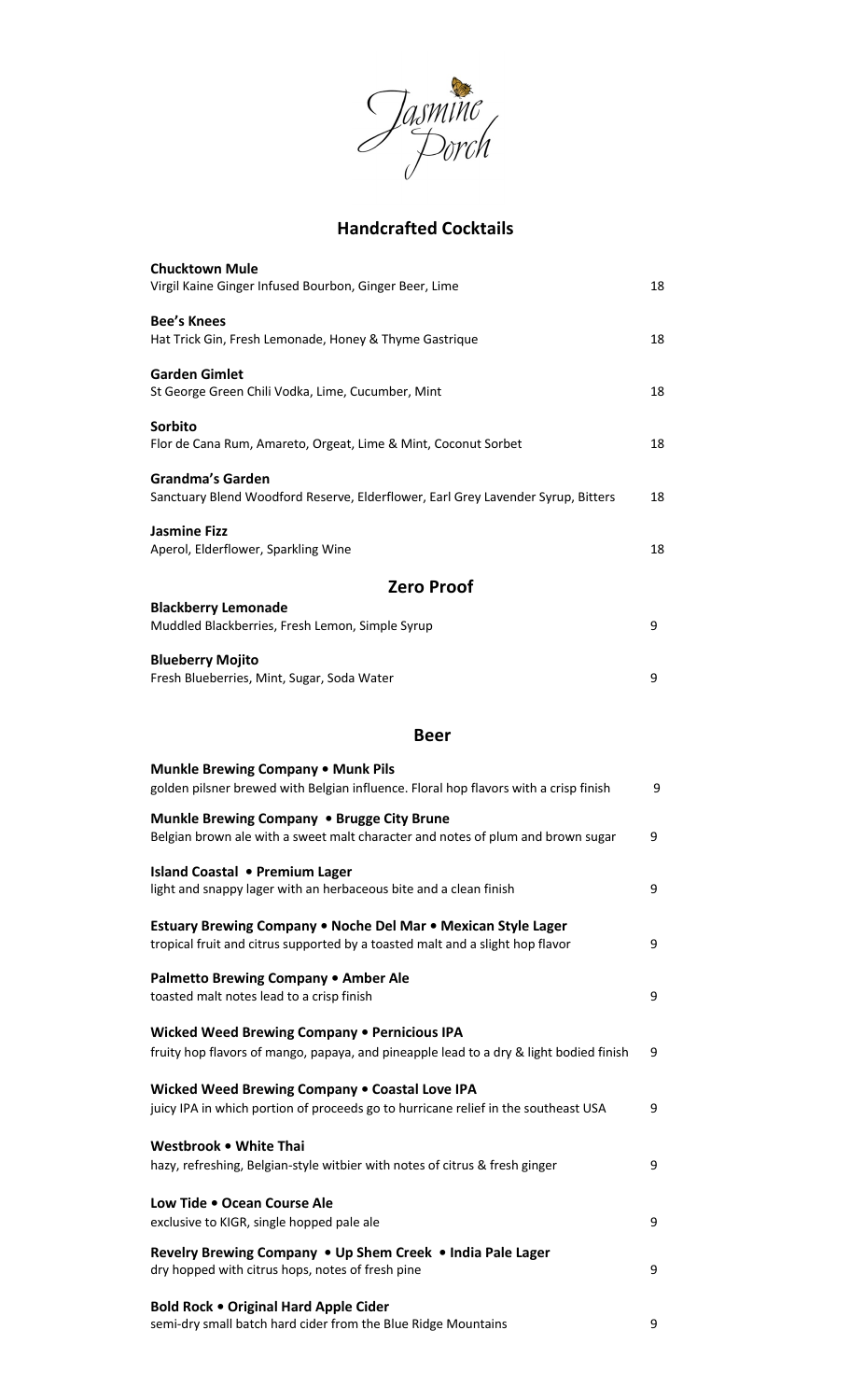# **Wines By The Glass**

| <b>Sparkling</b>                                                                                                |    |
|-----------------------------------------------------------------------------------------------------------------|----|
| Blanc De Blanc . Raventos . Conca Del Riu Aroia, Spain                                                          | 20 |
| Cremant de Limoux Rose . Aimery . Limoux, France                                                                | 20 |
| Prosecco • Tiamo • Veneto, Italy                                                                                | 15 |
| Leitz• "Eins Zwei Zero" Alcohol Free Riesling • Rheingau, Germany                                               | 15 |
|                                                                                                                 |    |
| Rosé                                                                                                            |    |
| Grenache Blend • Chateau La Gordonne • Provence, France                                                         | 17 |
| Grenache Blend • Adelsheim • Willamette Valley, Oregon                                                          | 20 |
|                                                                                                                 |    |
|                                                                                                                 |    |
| White                                                                                                           |    |
| Riesling •Josef Leitz "Dragonstone" • Rheingau, Germany                                                         | 17 |
| Pinot Grigio • Casa Lunardi • Veneto, Italy                                                                     | 13 |
| Sauvignon Blanc . "Loveblock" by Kim Crawford . Marlborough, New Zealand                                        | 18 |
| Sauvignon Blanc . Galerie . Napa Valley, California                                                             | 20 |
| Chardonnay • Hartford Court • Russian River Valley, California                                                  | 21 |
| Chardonnay . Les Charmes . Macon-Lugny, France                                                                  | 17 |
| <b>Red</b>                                                                                                      |    |
| Pinot Noir • Sass • Willamette Valley, Oregon                                                                   | 20 |
|                                                                                                                 | 18 |
| Pinor Noir . Louis Latour . Burgundy, France<br>Sangiovese • Tenuta Di Arceno Chianti Classico • Tuscany, Italy | 18 |
| Tempranillo • Baron De Ley • Rioja, Spain                                                                       | 19 |
|                                                                                                                 | 17 |
| Malbec • Catena "Vista Flores" • Mendoza, Argentina                                                             | 22 |
| Cabernet Sauvignon • Newton "Skyside" • Sonoma County, California                                               |    |
| Cabernet Blend • The Paring • Santa Barbara County, California                                                  | 20 |
| Cabernet Franc . Paul Buisse . Chinon, France                                                                   | 17 |
| Bordeaux Blend • Chateau de Parenchere • Bordeaux, France                                                       | 20 |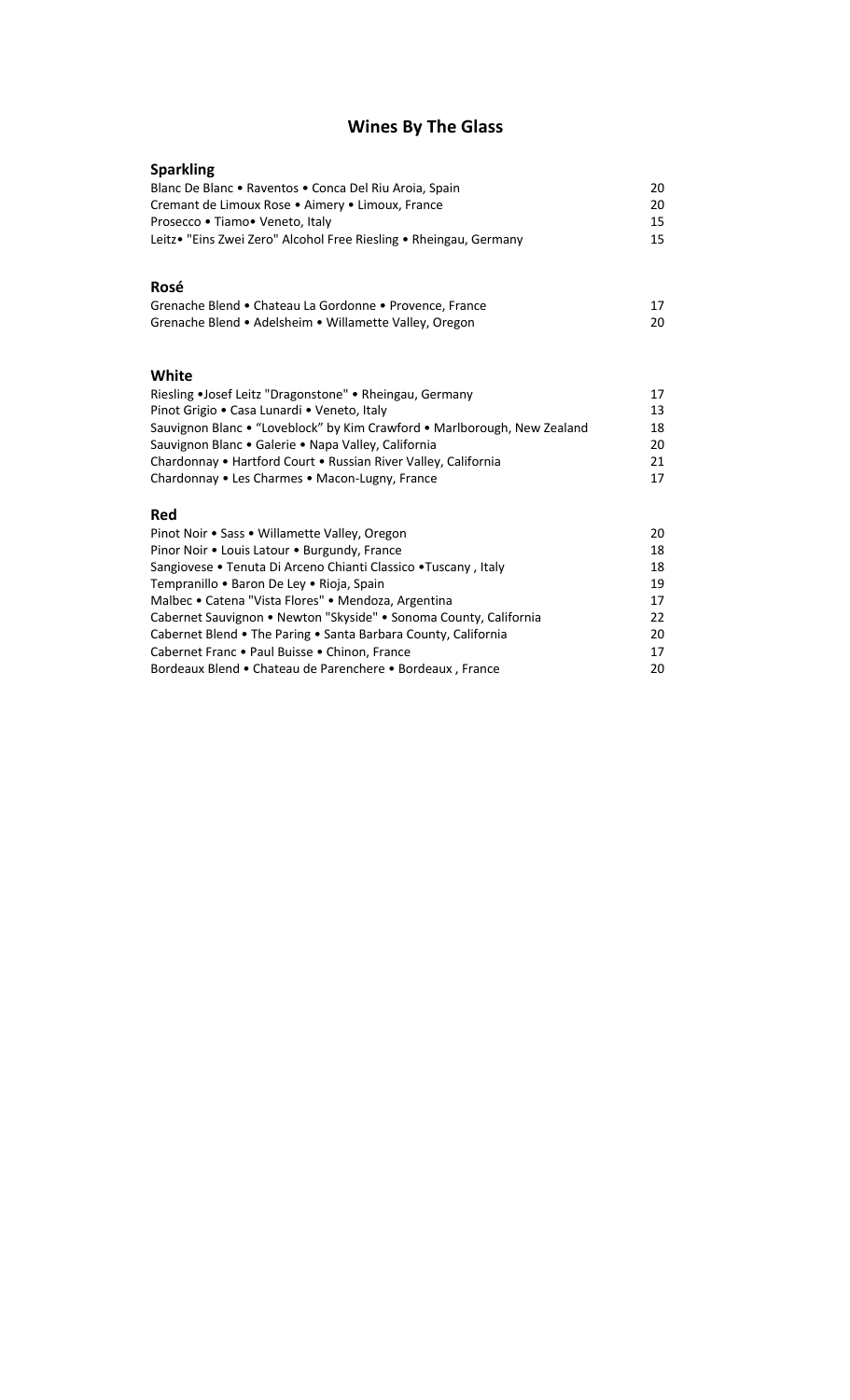|            | <b>Sparkling Wines</b>                                                                                                                                       |            |
|------------|--------------------------------------------------------------------------------------------------------------------------------------------------------------|------------|
| 119        | Laurent-Perrier • Brut "La Cuvee" • Champagne, France (375ml) N/V                                                                                            | 66         |
| 120        | Tiamo. Prosecco . Veneto, Italy N/V                                                                                                                          | 66         |
| 121        | Villa Balestra • Moscato Rose • Piedmont, Italy NV                                                                                                           | 60         |
| 122        | J Vineyards . Cuvee 20 Brut . Russian River Valley                                                                                                           | 150        |
| 123        | Taittinger • Brut "La Francaise" • Reims, France N/V                                                                                                         | 140        |
| 124        | Dom Perignon • Brut • Champagne, France 2010                                                                                                                 | 510        |
| 125        | Le Clerc Briant • Brut • Champagne, France 2014                                                                                                              | 210        |
| 126        | Aubry . Brut Rose Premier Cru . Champagne, France NV                                                                                                         | 170        |
| 127        | Prosecco Rose . Mionetto . Italy 2019                                                                                                                        | 70         |
| Rosé       |                                                                                                                                                              |            |
| 201        | Rose . Triennes . Var, France 2020                                                                                                                           | 70         |
| 202        | Rose of Grenache • Elizabeth Spencer "Special Cuvee" • Mendocino, California 2020                                                                            | 70         |
| 203        | Vin Gris of Pinot Noir• Calera• Central Coast, California 2017                                                                                               | 80         |
|            | <b>Light, Crisp &amp; Fresh White Wines</b>                                                                                                                  |            |
| 302        | Gewürztraminer • Villa Wolf • Pfalz, Germany 2019                                                                                                            | 60         |
| 303        | Gruner Veltliner • Nigl " Freiheit " • Wachau, Austria 2019                                                                                                  | 72         |
| 205        | Alvarinho . Nortico . Minho, Portugal 2019                                                                                                                   | 60         |
| 304        | Albarino • Lagar De Cervera • Rias Baixas, Spain 2018                                                                                                        | 80         |
| 340        | Verdejo & Viura Blend . Baron De Ley . Rioja, Spain 2019                                                                                                     | 60         |
| 314        | Gentil • Hugel Family • Alsace, France 2018                                                                                                                  | 78         |
| 305        | Godello • Fraga do Corvo • Galicia, Spain 2018                                                                                                               | 70         |
| 306        | Riesling • Dr. Loosen • Erdener Treppchen "Spatlese" • Mosel, Germany 2019                                                                                   | 96         |
| 307        | Riesling . Brooks "dry" . Willamette Valley, Oregon 2019                                                                                                     | 60         |
| 308        | Riesling • August Kessler Kabinett • Pfalz, Germany 2019                                                                                                     | 66         |
| 309        | Riesling • Chateau Montelena • Potter Valley, California 2017                                                                                                | 90         |
| 310        | Pinot Grigio • Jermann • Friuli-Venezia Giulia, Italy 2019                                                                                                   | 70         |
| 311        | Pinot Grigio • Calatroni "Silver Tuna" • Vino d'Italia, Italy 2020                                                                                           | 60         |
| 312        | Pinot Gris • Trimbach Reserve • Alsace, France 2015                                                                                                          | 96         |
| 317        | Friulano • Gradis'Ciutta • Collio, Italy 2017                                                                                                                | 66         |
| 325        | Semillon • El Enemigo • Mendoza, Argentina 2018                                                                                                              | 132        |
|            | <b>Soft &amp; Balanced White Wines</b>                                                                                                                       |            |
| 313        | Pinot Blanc . Yamhill Valley . Willamette Valley, Oregon 2019                                                                                                | 70         |
| 315        | White Blend . Ogier "Artesis" . Cotes du Rhone, France 2018                                                                                                  | 72         |
| 301        | Grenache Blanc • Epiphany Cellars • Rodney's Vineyard, Santa Barbara, California 2016                                                                        | 96         |
| 339        | Viognier • Yalumba • Eden Valley, Australia 2017                                                                                                             | 72         |
| 314        | Chenin Blanc . Breze "Clos de Midi" . Loire Valley, France 2019                                                                                              | 66         |
| 204        | Sauvignon Blanc . Roger Neveu "Cote des Embouffants" . Sancerre, France 2019                                                                                 | 110        |
| 320        | Sauvignon Blanc . Bailly-Lapierre . St. Bris, Burgundy, France 2018                                                                                          | 90         |
| 332        | Sauvignon Blanc . Voss . Napa Valley, California 2018                                                                                                        | 100        |
| 318<br>333 | Sauvignon Blanc . Merry Edwards . Russian River Valley, California 2018<br>Sauvignon Blanc • Kivelstadt "The Family Secret" • Sonoma County, California 2019 | 144<br>84  |
| 319        | Sauvignon Blanc . "Decoy" by Duckhorn . Sonoma County, California 2019                                                                                       | 80         |
| 337        | Sauvignon Blanc . Honig . Napa Valley, California 2020                                                                                                       | 84         |
| 336        | White Super Tuscan . Villa Antinori . Tuscany, Italy 2019                                                                                                    | 84         |
| 509        | White Pinot Noir • Schug • Carneros, California 2020                                                                                                         | 144        |
|            |                                                                                                                                                              |            |
|            | <b>Chardonnays from Around the World</b>                                                                                                                     |            |
| 316<br>322 | Louis Latour . Burgundy, France 2018                                                                                                                         | 84<br>110  |
|            | Jean Paul & Drouhin . Chablis, Burgundy, France 2018                                                                                                         | 110        |
| 323<br>335 | Catena Alta • Mendoza, Argentina 2019<br>Billaud-Simon . Chablis, Burgundy, France 2019                                                                      |            |
| 321        | Maison Joseph Drouhin . Rully, Burgundy, France 2018                                                                                                         | 120<br>130 |
| 334        | Melville · Sta. Rita Hills, California 2017                                                                                                                  | 84         |
| 324        | Sean Minor . Sonoma Coast, California 2018                                                                                                                   | 80         |
| 326        | St. Innocent "Freedom Vineyard" . Willamette Valley, Oregon 2016                                                                                             | 132        |
| 330        | Domaine Vincent & Francois Jouard . Chassagne-Montrachet 1er Cru, France 2018                                                                                | 270        |
| 327        | Ramey . Sonoma Coast, California 2015                                                                                                                        | 180        |

- 328 Nickel and Nickel "Truchard Vineyard" Carneros, California 2018 140<br>329 Rombauer Napa Valley, California 2020 329 Rombauer • Napa Valley, California 2020<br>331 The Calling "Dutton Ranch" Vineyard • Russian River Valley, California 2018 90
- 331 The Calling "Dutton Ranch" Vineyard Russian River Valley, California 2018 90 Stags' Leap • Napa Valley, California 2019 110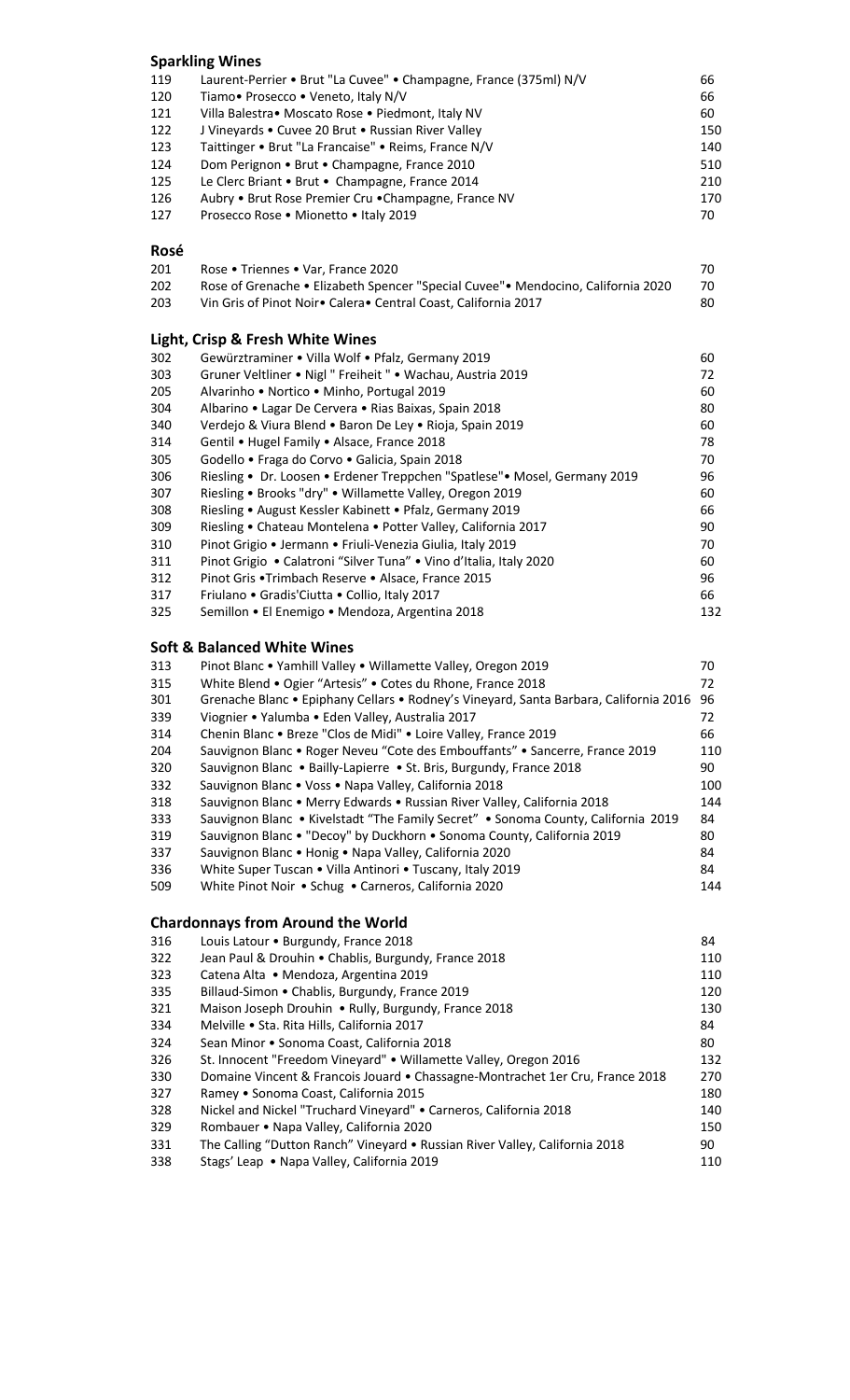### **Light, Bright & Fruit Forward Red Wines**

| 431 | Gamay . Guy Berton . Morgon . Burgundy, France 2019                                   | 180 |
|-----|---------------------------------------------------------------------------------------|-----|
| 501 | Gamay • Jean Paul Thevenet Vielle Vignes • Morgon • Burgundy, France 2018             | 220 |
| 401 | Pinot Noir • Henry Natter • Sancerre Rouge • Loire Valley, France 2018                | 130 |
| 417 | Pinot Noir • Simonnet-Febvre • Irancy, Burgundy, France 2015                          | 120 |
| 402 | Pinot Noir • Joseph Drouhin • Chorey-les-Beaune • Burgundy, France 2018               | 150 |
| 403 | Pinot Noir . Domaine Blain-Gagnard . Pommard . Burgundy, France 2017                  | 260 |
| 506 | Pinot Noir • Domaine Pierre Gelin • Gevrey Chambertin, France 2017                    | 300 |
| 404 | Pinot Noir • "Migration" by Duckhorn • Sonoma Coast, California 2018                  | 120 |
| 406 | Pinot Noir • Benton Lane • Willamette Valley, Oregon 2017                             | 90  |
| 418 | Pinot Noir • Elk Cove Vineyards • Willamette Valley, Oregon 2017                      | 170 |
| 405 | Pinot Noir • Domaine Gachot-Monot • Cote de Nuits-Villages, Burgundy, France 2017     | 175 |
| 407 | Pinot Noir . Lingua Franca "Avni" . Willamette Valley, Oregon 2018                    | 130 |
| 408 | Pinot Noir • Fess Parker • Bien Nacido Vineyard • Santa Maria Valley, California 2017 | 150 |
| 409 | Pinot Noir • Ken Wright • Willamette Valley, Oregon 2020                              | 100 |
| 410 | Pinot Noir • Paul Hobbs "Crossbarn" • Sonoma County, California 2018                  | 150 |
| 411 | Pinot Noir • Copain • Kiser "En Haut" • Anderson Valley, California 2013              | 240 |
| 412 | Pinot Noir • Lafond • Santa Rita Hills, California 2018                               | 120 |
| 413 | Pinot Noir • Merry Edwards • Russian River Valley, California 2018                    | 230 |
| 414 | Pinot Noir • Big Basin, Lester Family Vineyards • Santa Cruz Mountains, CA 2015       | 160 |
| 415 | Pinot Noir • Belle Glos • Las Alturas Vineyard • Santa Lucia, California 2019         | 130 |
| 416 | Pinot Noir . "En Route" by Far Niente . Russian River Valley, California 2018         | 110 |
|     |                                                                                       |     |

#### **Medium-Bodied & Versatile Red Wines**

| 444 | Syrah • E. Guigal • Saint Joseph, Rhone, France 2017                                   | 130 |
|-----|----------------------------------------------------------------------------------------|-----|
| 420 | Malbec • Caymus Vineyards "Voyage VIII" • Mendoza, Argentina 2018                      | 130 |
| 421 | Tempranillo • Bodegas Epifanio "Erial" • Ribera del Duero, Spain 2018                  | 75  |
| 422 | Tempranillo • La Rioja Alta "Vina Ardanza" • Rioja, Spain 2012                         | 160 |
| 423 | Tempranillo • Pago Del Cielo "Celeste" • Ribera Del Duero, Spain 2018                  | 90  |
| 513 | Sangiovese • La Ragnaie • Brunello di Montalcino, Italy 2016                           | 250 |
| 515 | Sangiovese • Fattoria Rodano • Chianti Classico Reserva • Tuscany, Italy 2016          | 120 |
| 508 | Syrah • Domaine Jean-Lois Chave "Farconnet" • Hermitage, France 2015                   | 270 |
| 424 | Syrah • Arnot-Roberts "Clary Ranch" • Sonoma Coast, California 2017                    | 150 |
| 425 | Shiraz • Two Hands "Gnarly Dudes" • Barossa Valley, Australia 2018                     | 150 |
| 426 | Zinfandel • Robert Biale Vineyards "Black Chicken" • Napa Valley, California 2019      | 180 |
| 427 | Zinfandel • The Prisoner Wine Company "Saldo" • Napa Valley, California 2019           | 110 |
| 429 | Rhone Blend . Coudoulet de Beaucastel . Rhone Valley, France 2017                      | 120 |
| 514 | Rhone Blend • Chateau Mont-Redon • Chateauneuf- du - Pape, France 2017                 | 250 |
| 430 | Merlot • Maison Castel • Bordeaux, France 2016                                         | 70  |
| 511 | Merlot • Freemark Abbey • Napa Valley, California 2017                                 | 120 |
| 432 | Merlot & Cabernet Sauvignon . Hedges Family Estate . Red Mountain, WA 2018             | 110 |
| 433 | Grenache & Syrah . Big Basin Vineyards "Homestead" . Ocean Mtn. Vineyards, CA 2017 130 |     |
| 435 | Grenache •Domaine du Vieux Telegraphe "Telegramme • Rhone, France 2017                 | 180 |
| 436 | Corvina & Rondinella • Tommasi Rafael • Valpolicella • Veneto, Italy 2017              | 150 |
| 419 | Corvina • Zenato • Amarone della Valpolicella Classico, Italy 2016                     | 220 |
| 507 | Barbera • Silvio Grasso • Barbera d'Alba, Italy 2019                                   | 70  |
| 428 | Cabernet Franc • Schug • Sonoma Valley, California 2016                                | 140 |